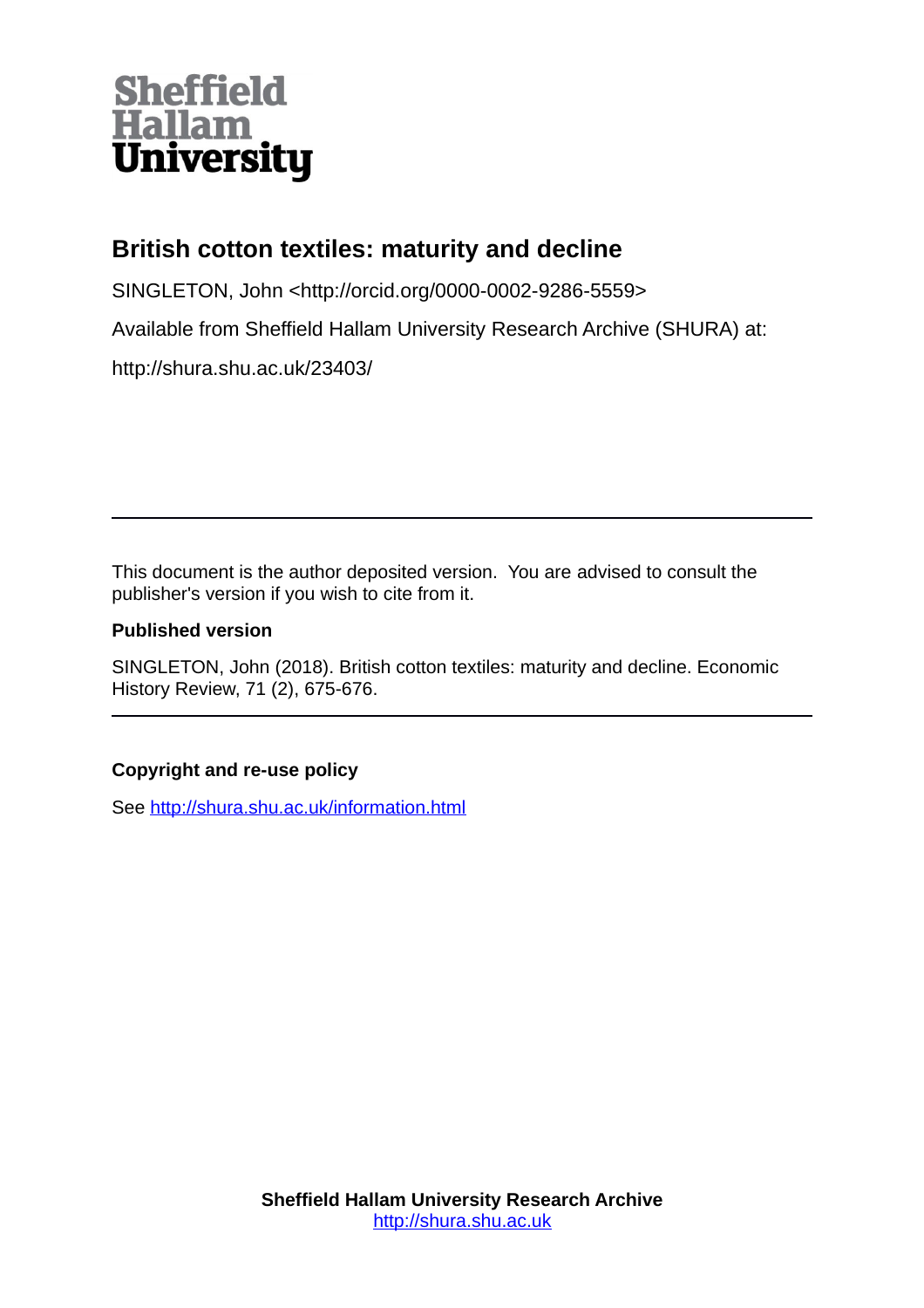David Higgins & Steven Toms (eds.), *British Cotton Textiles: maturity and decline*. (London & New York: Routledge, 2017. pp. xx+214. 17 figs. 31 tabs. ISBN 9781138223882 Hbk. £90)

Eight reprints of articles by David Higgins and Steven Toms, plus an introduction and epilogue, make up this volume. The distinctive contribution of Higgins and Toms (and in one chapter Igor Filatotchev) to the history of the British cotton industry is their use of accounting data, gleaned from company archives, government records, the Cambridge University companies' databank, and Lancashire newspapers, to investigate its pre-1914 heyday and post-1920 decline. Techniques from the discipline of finance are deployed to organize and interrogate the data. For example, the rates of return of firms with different characteristics are calculated so that relative performance can be discussed. The broad conclusion of the articles is that methods of financing, as well as the legacy of past financial decisions, interacted with variations in ownership and governance structures, to influence the performance of firms, albeit within the constraints imposed by global market conditions. Some firms coped with difficult markets better than others.

Higgins and Toms deprecate simplistic, mono-causal explanations of Lancashire's pre-1914 success and subsequent contraction. They argue that a focus on the financial side of the cotton industry resonates with Keynes's comments on Lancashire between the wars, although they do not agree with all of his interpretations: whereas Keynes portrayed high levels of debt as central to the industry's troubles in the 1920s, Higgins and Toms highlight other factors including the misvaluation of assets during the postwar boom, the illiquidity of equities, and the unwillingness of some large equity holders to quit. The research underpinning the articles is always meticulous, while the conclusions squeezed from the evidence is uniformly intriguing.

Chapters one to three, by Toms, build on the work of Douglas Farnie on producer cooperatives in the Oldham and Rochdale spinning districts. Governance arrangements varied, but on the whole directors were under intense pressure to pay high dividends instead of ploughing back profits into new investment. This section of the industry expanded through the building of new mills by new companies in each boom. Small investors were gradually bought out by professional capitalists, mostly Lancashire-based, during busts. Interlocking ownership and directorship networks emerged in the Oldham and Rochdale areas. Profits continued to be distributed for reinvestment in new ventures rather than existing firms. Possible similarities with Asian business networks during the pre-1997 miracle are not explored.

In chapter four, Higgins and Toms, armed with firm-level accounting data covering 1884-1960, revisit the old debate on the pros and cons of vertical integration in Lancashire. They show that it was only during the interwar years that vertically integrated firms had a higher mean return on capital employed than specialized spinners, though spinners' returns were more volatile in all sub-periods. Until high-drafting was perfected in the 1920s vertical integration was not a technologically superior system, while after 1945 the benefits of vertical integration were outweighed by associated coordination problems.

Interwar financial problems are the theme of chapters five and six. Higgins and Toms argue that the industry's debt overhang was not the main factor hindering rationalization between the wars. Rather, investor cliques and some individual large investors miscalculated the worth of firms taken over at the height of the postwar boom. Unwilling to realise their losses, and unable to sell shares in a sceptical and illiquid market, they clung on in the belief that demand would pick up. In the